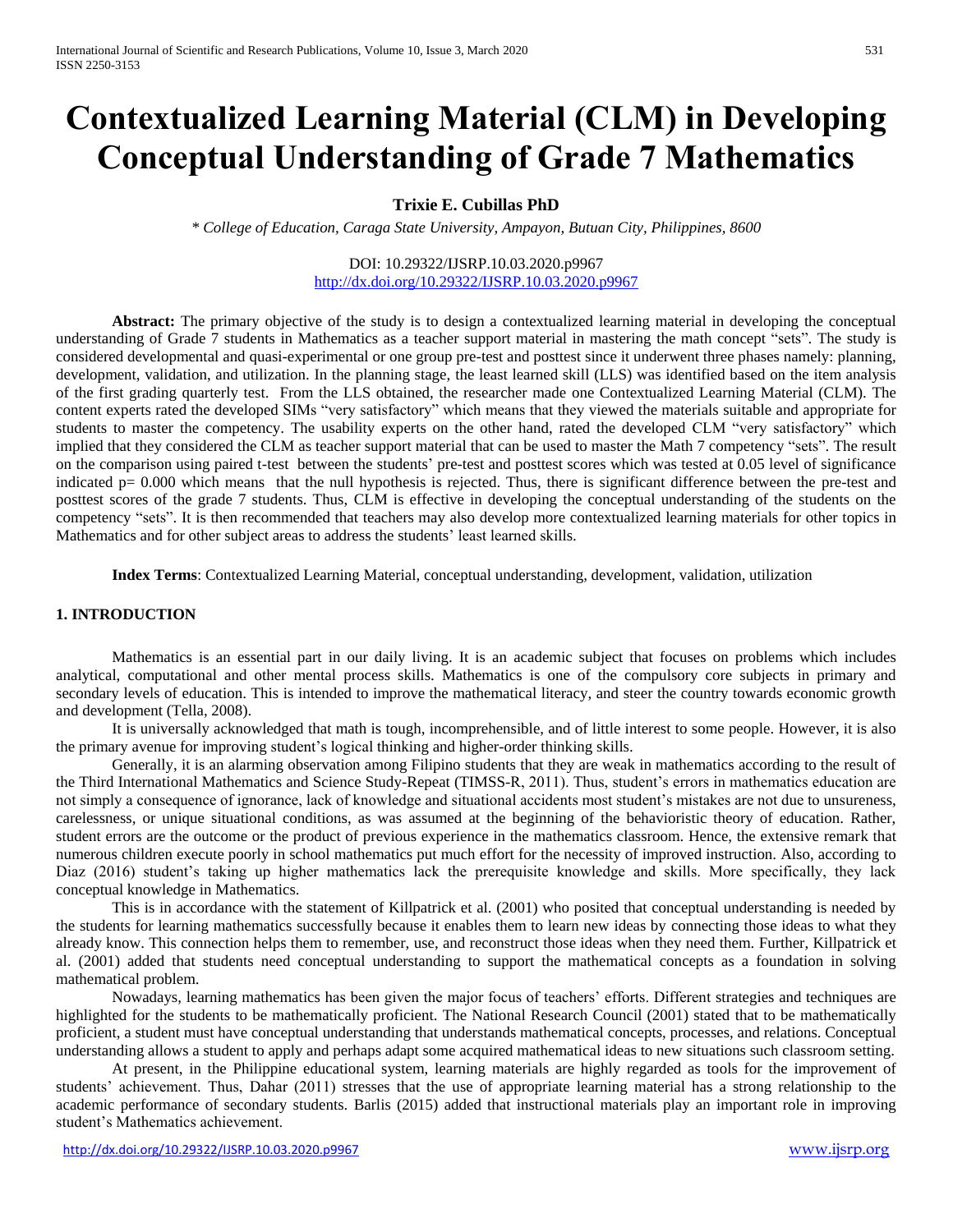Contextualized Learning Material or CLM refers to a teaching support material introduced into the teaching methods to stimulate the activity of the students and thereby increased their level of understanding (Dy in Cubillas, 2018). It is deliberately planned, prepared and developed for teaching remediation for low achievers in the subject. It is commonly given after the regular classroom instruction to students who failed to understand the concepts of the subject matter of the day.

Hence, this study primarily aims to develop and validate a Contextualized Learning Material, and utilize it in the grade 7 classroom to ascertain its effectiveness in developing the conceptual understanding of the students in Mathematics 7. This is done since it is essential for students to master the Mathematics 7 competencies for them to further proceed to a higher grade level competencies as such concept is the focal feature of the K-12 curriculum called the spiral progression.

It is indeed important for Math teachers to focus on improving the students' achievement in Math in secondary schools for it creates an influential effect on their performance in college and their future careers.

#### **2. LITERATURE**

Centuries ago, there were a lot of students who have achieved mathematical knowledge— whether the basics of arithmetic computation or the difficulties of geometric theorems—with less understanding of the math content. In which it merely provides much effect on the student learning foundation on their approaching mathematics development that can hardly result to a fear of mathematics or known as mathematics anxiety. As explained by Beilock et al., (2010), mathematics anxiety has an influence on student's mathematics success. He added that math anxiety in early age may cause a snowball effect that employs a cumulative price on math achievement by altering students' attitude and level of motivation towards math, increasing math avoidance, and eventually plummeting math competence.

Meanwhile, many students tried to create any kind of wisdom they could use as a method for the procedures such as adding common fractions or multiplying decimals. It is said that, attitudes toward mathematics are important due to the common relationship between attitudes towards mathematics and achievement in mathematics (Evans, 2007). No doubt many students observed underlying balances in the computations they were asked to accomplish. But frequently students' learning in Mathematics has often been more a matter of remembering than of understanding.

The extensive remark that numerous children execute poorly in school mathematics put much effort for the necessity of improved instruction. According to Killpatrick et al. (2001), conceptual understanding are needed by the students for learning mathematics successfully because it enables them to learn new ideas by connecting those ideas to what they already know. This connection helps them to remember, use, and reconstruct those ideas when they need them. They added that students need conceptual understanding to support the mathematical concepts as a foundation in solving mathematical problem.

Research endeavors persistently point out that early mathematical knowledge is linked with advanced proficiency achievement in mathematics, (Volume 46, Issue 5, of Developmental Psychology; Eccles, 2010) and may even be concomitant to the concerns of secondary graduation.

However, according to Szucs et al. (2016), most of the students have a mathematics anxiety and adults with math anxiety have problems with basic numerical processing (number sense), indicating that their performance was impaired at a very early stage. Mathematics anxiety is similarly distinct as a state of worry that occurs in facing with math-related circumstances (Zettle & Raines, 2002). It is an irrational unwillingness from mathematics often roots to the avoidance of the subject (Bursal & Paznokas, 2006). It has consistently been proven to weakening mathematics achievement (Peston, 2008). Initial math concepts such as knowledge of numbers and ordinality were the most dominant predictors of later learning, as being indicated by Romano et al. (2010).

Wang (2003) explained that the mastery of mathematics corresponds directly to each student's future and life, be it in the work force, college, or the military He added that mastery of basic mathematics skill better prepares one for higher level mathematics, which in turn develop students who are in college and career ready upon graduation of high school.

In addition, according to Brown & Quinn (2007), students who fail to master the foundation of conceptual understanding are often and able to conceptualize higher mathematics and commonly exhibit error patterns when learning higher mathematics.

Gathier, et.al (2004) emphasized that junior years are important time of transition and growth in students' mathematical thinking. Junior students begin to investigate increasingly complex ideas, building their capacity to deal with more formal concept. Early mathematical skill predicts not only later mathematical achievement but also success in other domains. They recommend that providing children with prospects to play, discover by exploring, and encounter mathematical patterns and structures as they engage with mathematics in different ways will help them to develop and acquire certain foundation of mathematical understandings (Sarama & Clements, 2009).

Indeed, students' mathematical achievement in secondary schools has an influential effect on their performance in college and their future careers. Possessing a good foundation in mathematics aids students to develop sophisticated perceptions and offers more future career opportunities. The significance of mathematical learning has frequently been highlighted by the educators and politicians (Wilkins & Ma, 2002). Mathematical knowledge is vital to educational and economic feats in modern society and is now gaining prominence in secondary student's mathematics achievement which forecasts tertiary admission and graduation, early career, income, and income's growth (National Mathematics Advisory Panel or INMAP, 2008).

According to Pink (2005) author of A Whole New Mind, people now live in the conceptual age which requires individuals to be able to critically think, solve problem, and adapt to new environment by utilizing transfer of ideas. In acquiring conceptual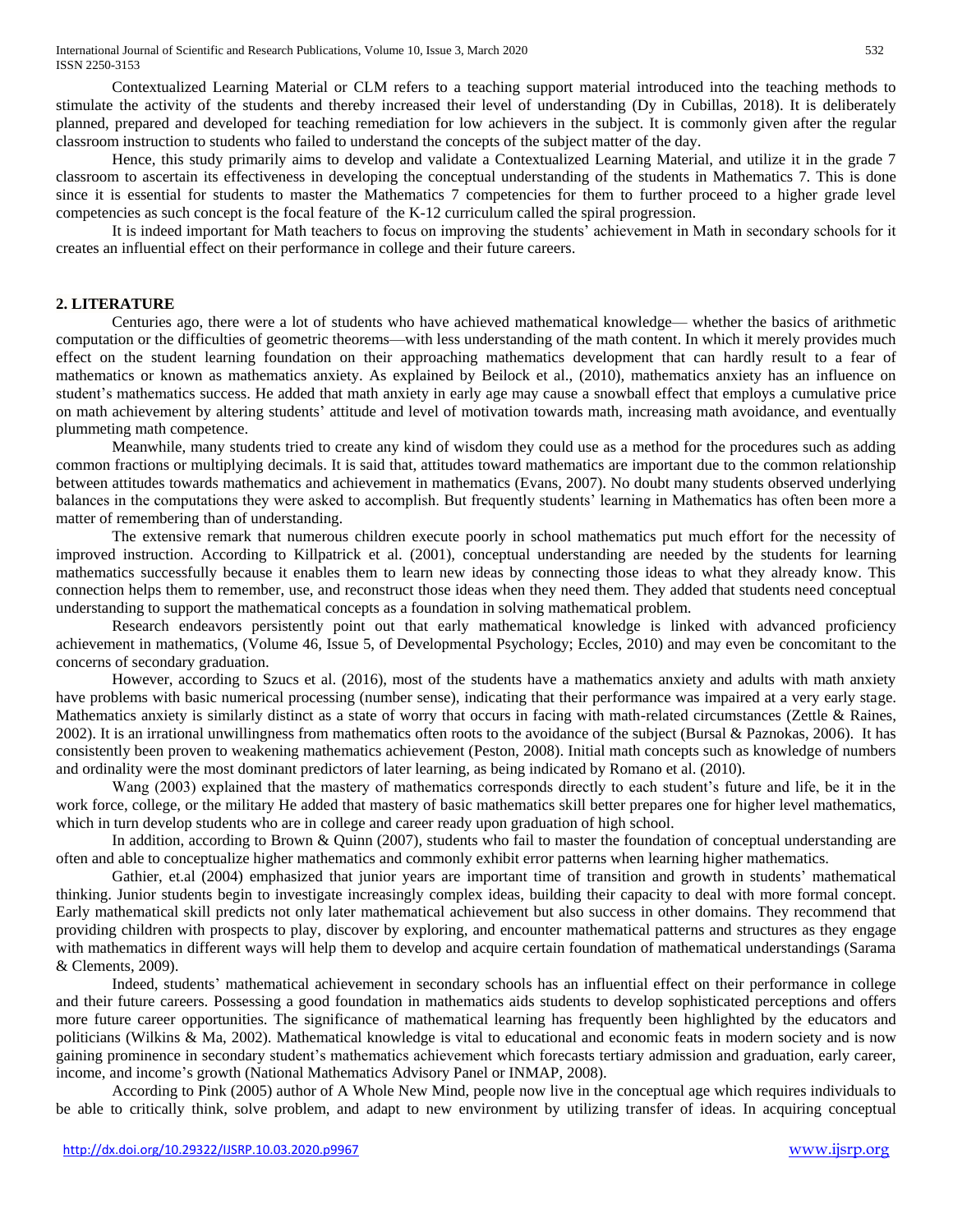understanding, the content must be taught and clearly illustrated in mathematical education in which the students would understand the concept rather than the procedure.

Moreover, the teacher's attitude towards mathematics and his/her approach in teaching mathematics is said to have an effect in student's learning, particularly in developing the conceptual understanding of the students. As stated by Evans (2007) attitudes towards mathematics are important since there is a reciprocal relationship between achievement in mathematics and attitudes towards the subject. Also, negative teacher attitudes toward mathematics often cause to avoidance of teaching strong mathematical content and influence students' attitudes and behaviors (Evans, 2011).

Hence, the teacher plays a vital role in enhancing the conceptual knowledge of the students by the pedagogical method of teaching that is applicable on the development of the child. Teachers should design instructional materials which will aid in the understanding of conceptual knowledge of students. It was viewed that instructional materials play a very important role in the teaching and learning-process. It enhances the memory level of the students. At this point in time that education has become prominent globally, oral teaching cannot just be the venue towards successful instruction, therefore the teacher has to be resourceful by utilizing learning materials to make teaching and learning process effective and fascinating (NIC hulls, 2003;Raw 2006)

Ibeneme (2000) described teaching materials as those used for sensible reasons such as demonstration in the class situation by the teachers and students. Oluwagbohunmi & Abdu-Raheen (2014) explained that teaching materials are used in order to help simplify explanations and make learning of subject matter comprehensible to students. In addition, (Ajayi & Ayodele, 2001) emphasized the significance of the availability of instructional materials in attaining effectiveness in the teaching and learning process and supervision in the school system.

Educators and policy makers are employing an increased emphasis on teaching the concepts and origin of problem-solving procedures (National Council of Teachers of Mathematics or NCTM, 2000), in expectations that increasing conceptual understanding will lead to better students' achievement particularly in Math.

At times, mathematics education scholars have used a more constrained description. Star (2005) noted that the term 'conceptual knowledge' has derived to incorporate not only what is known (knowledge of concepts) but also one way that concepts can be known (e.g. deeply and with rich connections). In which it shows that student's conceptual understanding affects the processes they use. Scholars made use of logic and proof to explain mathematical task and concepts and to design, defend, and evaluate arguments and solutions. Consequently, by engaging students into concepts, students learn mathematics by doing mathematics (NCTM, 2000)

According to Baroody, Feil, & Johnson (2007), conceptual knowledge must be distinct as 'knowledge about facts, generalizations, and principles, without requiring that the knowledge be richly connected. Empirical provision for this concept comes from research on conceptual change which demonstrates that beginners' conceptual knowledge is frequently fragmented and desires to be integrated over the progression of learning and specialists' conceptual knowledge continues to increase and become better systematized (diSessa, Gillespie, & Esterly, 2004; Schneider & Stern, 2009).

At present, in the educational system of the Philippines, instructional materials are considered as tools for the low achievers to cope up with their peers. An example of IM is a Strategic Intervention Material or SIM which refers to a teaching aid introduced in the class to encourage the students to learn or master the skill they failed to learn in regular class. The use of IM for remediation may increase students' level of understanding (Dy in Cubillas, 2018). IM is strategically prepared and designed for teaching remediation for the least learned skills.

Teacher support materials like Strategic Intervention Materials (SIM) and Contextualized Learning Materials (CIM) is an instructional material suggested by the Department of Education to improve student's performance. Since it plays a very important role in the teaching-learning process, it enhances the memory level of the students and makes the teaching-learning process interesting (Nicholls, 2000; Raw, 2003).

According to Bunagan (2012) learning materials are meant to re-teach the least-mastered concepts and skills. These materials are given to students to help them master competency which they were not able to develop during a regular classroom setting.

The new pedagogical approaches can be difficult to implement. Many teachers are not experts in learning strategies, and many have not immersed themselves in the extensive literature in teaching and learning; teachers are experts in their disciplines, and many teach using traditional methods that reflect how students learn. However, alternatives like contextualization may provide more learning gains.

As stated by Nowotny (2001) contextualization is a way to promote socially and powerful knowledge, it provides a conceptual dimension to contextualization. Moltz (2010) explained that contextualization can be seen as a form of "deep learning" that comes about through linking ideas and concepts across courses. It is a teaching skills with direct reference to real world events and practices (Berns & Erickson, 2005)

By that, it is being concluded by Home-Start International (2002) that if students understood fully the concept of mathematics and developed conceptual knowledge in their secondary year then, there is a great possibility that their performance and achievement in mathematics will increase later on. Students' experiences in high school have a profound impact on their later social, emotional and cognitive development.

Hence, it is essential for students to learn and master the competencies in the early grade particularly in Math for one skill may be a pre-requisite to another. Thus, Math teachers should not just be equipped with teaching strategies and techniques but also they should be armed with appropriate instructional materials such as Contextualized Learning Materials which was given highlight in this study.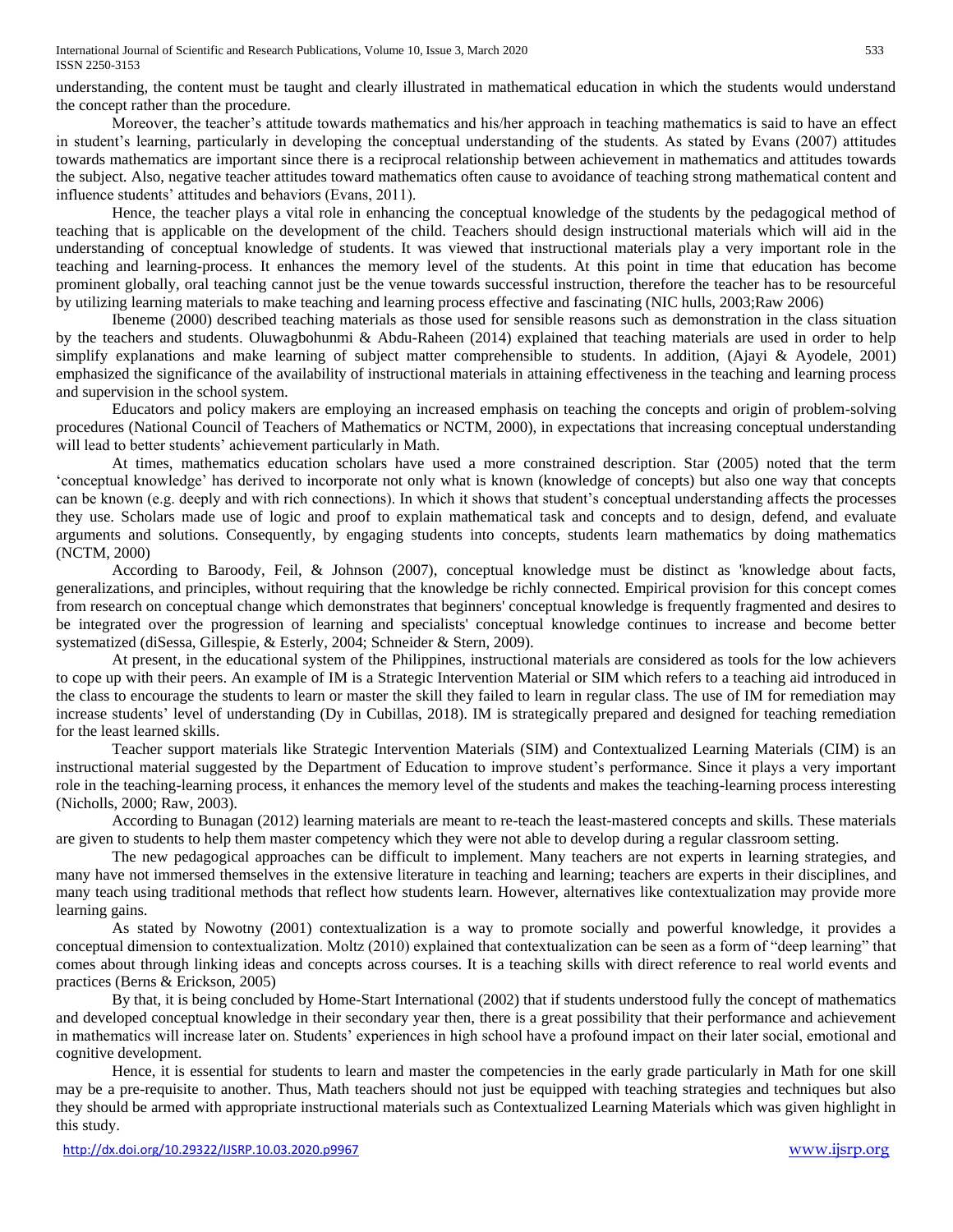#### **3. THEORETICAL FRAMEWORK**

This study is framed based on Piaget's Constructivist Theory, Concept-First Theories and Vygotsky's Zone of Proximal Development.

Constructivism is a popular learning theory with a unique attention placed on the mental processes that construct meaning. The constructivism principles are grounded mainly on Piaget's assimilation and accommodation processes. The two processes are tools through which learning is achieved. It believes that learner's conceptual understanding affects the processes they use. Such copious theories of knowledge acquisition propose that procedure generation is founded on conceptual understanding (Gelman  $\&$ Williams, 1997; Halford, 1993). Children are supposed to use their conceptual understanding to constrain procedure discovery and to adapt their current procedures to unique tasks (Gelman, et al., 1994).

Piaget explained that when students find difficulty with a certain concept, it is due to a very fast passage from the qualitative structure of the topic at hand (by simple logical reasoning) to the quantitative formulation (in the sense of weight, numbers, etc.); situations that can help the student in his or her pursuit for understanding is the source of active methods that permit him or her to discover instinctively and require that "new truths" be learned, re-explored or at least reconstructed by the student not simply told to him or her by the teacher (Piaget, 1968).

Another theory in which this study is anchored on is the Concept-First Theories Accordingly, in Concept-First Theories, students innately develop conceptual understanding in a domain and then use this conceptual knowledge to generate and select procedures for solving problems in that domain (Geary, 1994; Gelman & Williams, 1993). Evidence consistent with the developmental precedence of conceptual knowledge has been found in mathematical domains ranging from simple arithmetic to proportional reasoning (Byrnes et. al., 1992). This theory and evidence have been used to justify reforms in mathematics education that focus on inculcating conceptual knowledge before teaching procedural knowledge (National Council of Teachers of Mathematics {NCTM}, 1989; Putnam, Healton, Pre-wat, & Remillard, 1992).

On the other hand, Vygotsky's Zone of Proximal Development or ZPD which states that students are particularly dependent on teacher's or peer's support .Scaffolding is the term given to describe the giving of appropriate help to a student in order for him or her to accomplish what by himself or herself would have been too difficult. Scaffolding is a back-up material that includes words and illustrations that can be seen and heard. It is an excellent way to provide comprehensible input to learners so that not only will they learn the essential subject content but also they will make progress in their acquisition of knowledge of the subject. This means that in designing learning materials, students should be able to see an image of what the teacher is describing or see the key words that the teacher is talking about for this not only aids in making the topic more comprehensible, but serves to remove the affective filter which brought about by the frustration, fear or boredom due to understanding very poorly in class (Cubillas, 2018).

Hence, theorists and researchers agree that in teaching Mathematics, teachers should develop in students conceptual understanding first prior to teaching procedural knowledge as implied in Concept-First Theories and Piaget's Constructivism theory and that they should design instructional materials which will aid to the enhancement of students' understanding towards the lesson as reflected in Vygotsky's ZPD.

#### **4. Objectives of the Study**

The main focus of this investigation is to develop and validate a Contextualized Learning Material (CLM) and ascertain its effectiveness. Specifically, the study aimed to:

- 1. identify the least-learned skill of the Grade 7 students in the first grading quarterly test;
- 2. determine the conceptualized learning material (CLM) which may be developed to master the least-learned skill;
- 3. evaluate the developed CLM in terms of its content and usability; and
- 4. compare the performance of the students in the pre-test (before CLM) and posttest (after CLM).

#### **5. METHODOLOGY**

A quasi-experimental one group pre-test and post-test design was administered to identify the development of conceptual understanding of Grade 7 Mathematics students. The design was employed mainly because of its strength which lies in the fact that advantages of each approach complements those of the other making a stronger research design that yields more valid and reliable findings (Opie 2004). The paired t-test (pre-test/posttest), was the main instrument used to ascertain the effectiveness of the developed and validated Contextualized Learning Material which was designed to help teachers provide the students appropriate aid to master the Mathematics competency.

For the development of the CLM, the researcher utilized the data as provided in the item analysis results by which the least learned skill was derived. While for the validation, both content and usability experts used the questionnaires adopted from study of Cubillas (2018) which consists of 20 items. Another researcher-made instrument was used in determining the effectiveness of the CLM which was validated by the three teacher-experts. It consists of 15 items about sets, its operations and its representation in Venn diagram. It underwent the reliability testing which resulted to 0.953 (Conbach's alpha) which means that the instrument is highly reliable. After the pre-test and posttest, the paired t-test was used to compare the students' performance. The t-test for dependent samples was used to determine if there is a significant difference between percentage scores in the pre-test and posttest of the group.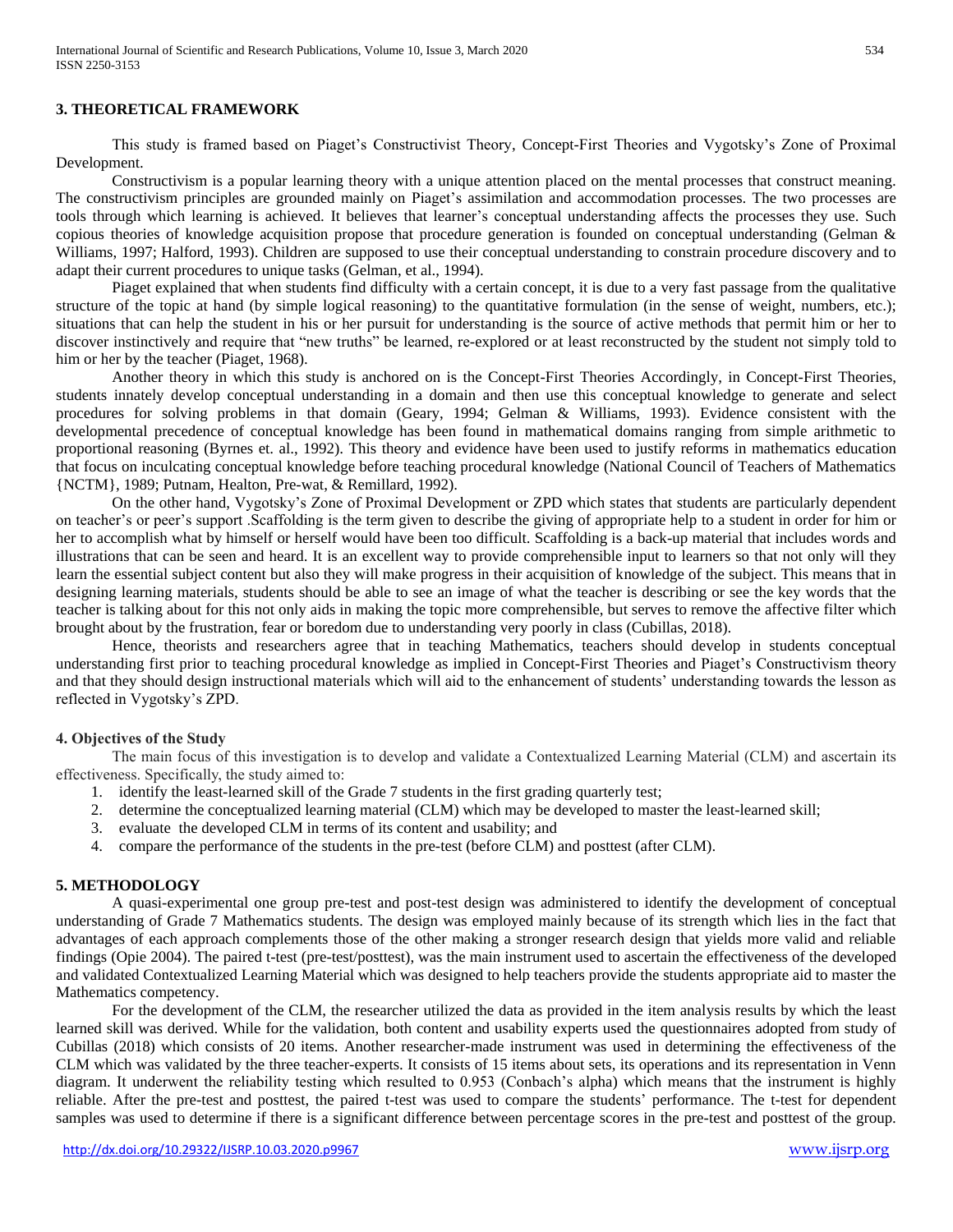The study involved 64 students (32 female and 32 male) of Taligaman National High School who are enrolled in the School Year 2017-2018.

The developed and validated Contextualized Learning Material (CLM) contained five parts: the guide card, activity card, assessment card, enrichment card and reference card. The guide card stimulated the students' interest on the topic discussed and gave a preview of what they would learn. Activity card, assessment card, and enrichment card are series of activities with different level of difficulties to excite the students' interest as they answer the CLM. The reference card provides the students the list of sources of information which served as bases of the researcher in crafting the material.

#### **6. RESULTS AND ANALYSES**

#### **1. The Least Learned Skill of the Grade 7 students in the First Grading Quarterly Test in Math**

Viewed in Appendix A is the result of the item analysis in the first grading quarterly test of the grade 7 students in Mathematics. Item number 19 ranked the lowest with only 8 out of 32 or only 27 % of students answered the item correctly. This means that the students did far from the passing percentage of 75%. This further indicates that they failed to master the competency. Item no. 19 was about "set". The least learned skill then of the students in the first grading test is about "set". Hence, the result served as baseline of the researcher to develop a Contextualized Learning Material or CLM.

#### **2. The Development of the Contextualized Learning Material (CLM)**

The Contextualized Learning Material was developed based on the least- learned skill in the first grading quarterly test in Mathematics 7. It was framed based on Piaget's Theory of Constructivism, Concept-First Theories and by Vygotsky's Scaffolding Theory

The CLM was named *Fun with Sets* was designed using the Strategic Intervention Material (SIM) format which contain four parts called cards. The guide cards which stimulate the students' interest on the topic discussed and give a preview of what they would learn. The activity cards and the assessment cards which contain series of activities with different level of difficulties to excite the students' interest as they answer the CLM. Last is the reference card which provides the students the list of sources of information where they can source out ideas about sets.

In each card of the CLM, activities were designed in such a way that students will be able to understand the competency with or without the presence or assistance of the teacher. They were designed in progression in which the difficulty is gradually raised so that students will not bore or frustrate themselves in answering the material which may be due to material which is too easy or too hard for grade 7 students. Furthermore, each activity in the CLM was contextualized which means that the examples, tasks, items found in the material is relatable to the students.

#### **3. The Validation of the Contextualized Learning Material**

Viewed in the table is the mean distribution of the ratings given by the content experts.

| <b>INDICATORS</b>          | Mean | <b>INTERPRETATION</b> |
|----------------------------|------|-----------------------|
|                            |      |                       |
| I. Objectives              |      |                       |
|                            | 4.70 | Very Satisfactory     |
| II. Technical Quality      |      |                       |
|                            | 4.85 | Very Satisfactory     |
| III. Instructional Quality |      |                       |
|                            | 4.75 | Very Satisfactory     |
| IV. Organization           |      |                       |
|                            | 4.77 | Very Satisfactory     |
| V. Language Arts Content   |      |                       |
|                            | 4.74 | Very Satisfactory     |
| VI. Alignment              |      |                       |
|                            | 4.95 | Very Satisfactory     |
| <b>GRAND MEAN</b>          | 4.79 | Very Satisfactory     |
|                            |      |                       |

## **Table 1. Content Validation of CLM**

As presented in Table 1, the alignment got 4.95, the highest mean rating given by the content experts which is interpreted as very satisfactory. The rating implies that the CLM has texts/words which are printed clearly, legibly, and written in size that is suitable for the students, its instructions are integrated with the students' prior knowledge or schema, its parts provide varied activities for the learners, its activity cards include in the lessons are congruent to the objectives listed in the guide card ,it is a useful resource in preparing students to meet the requirements of the curriculum standards and its activities have purpose, and are aligned to a skill or concept of the grade level. The lowest mean rating of the content experts is 4.70 under the indicator objectives which is interpreted as very satisfactory. The grand mean presented in Table 1 was 4.79 which is interpreted as very satisfactory. This result indicates that the CLM is suitable and appropriate for students to master the competency.

Table 2 presents the mean distribution of the ratings given by the usability experts. As presented, the highest mean rating given by the usability experts was 4.73 which was interpreted as very satisfactory for the ease of administration The result suggests that the instructions in every activity in the material are understandable. Another is that the answer keys for the activities in each material are provided. Also, the answers in each activity in the material are objective.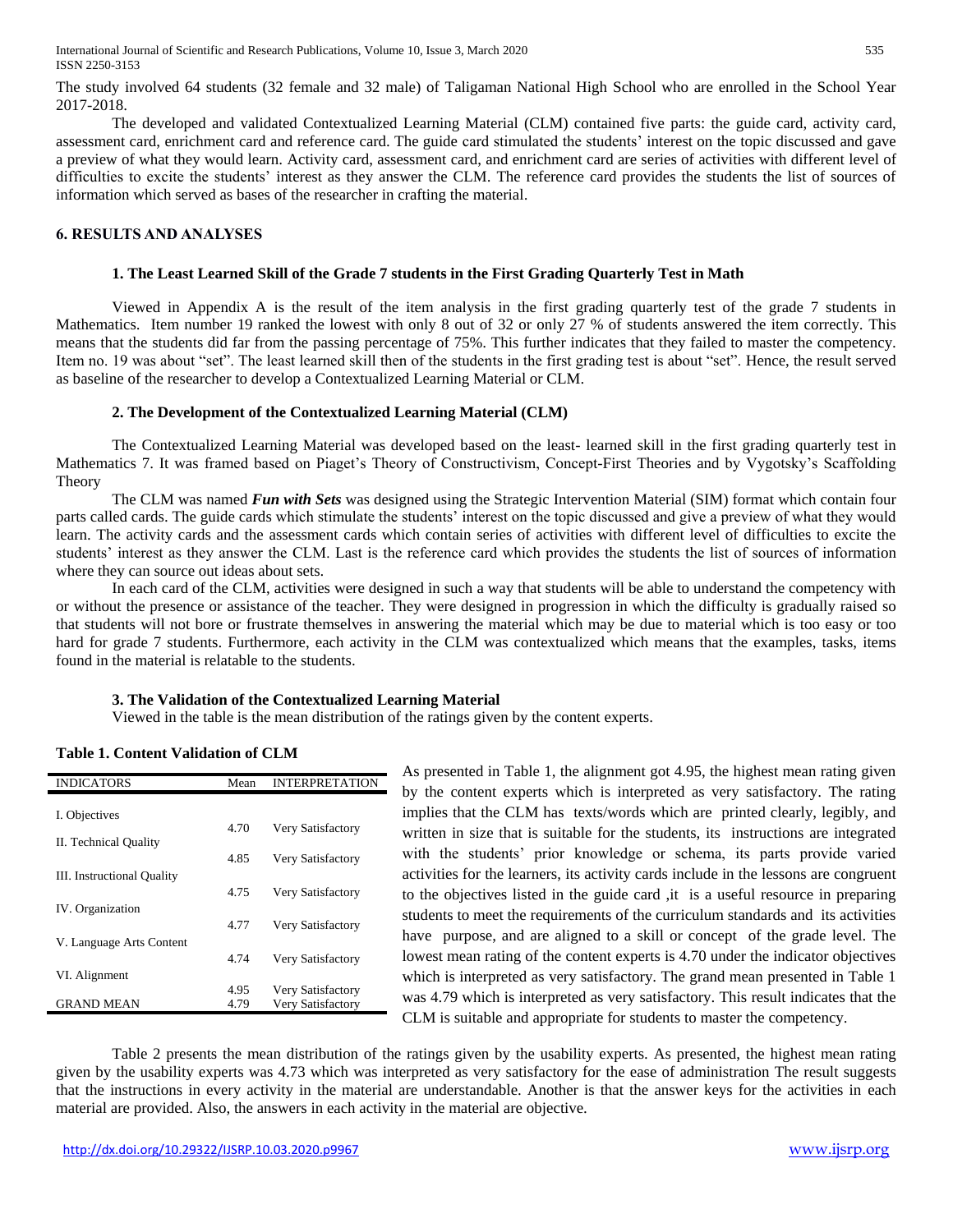The lowest mean rating of the content experts was the time in answering the activities with a mean 4.50 which was interpreted as very satisfactory. This means that the students need enough time to accomplish the tasks in the CLM.

The grand mean presented in Table 2 was 4.61 which means that the CLM was viewed by the usability experts as very satisfactory. This result also indicates that the CLM as teacher support material can be used as a tool to master the Math 7 competency "sets".

| <b>Table 2. Usability Validation of CLM</b> |      |                       |  |
|---------------------------------------------|------|-----------------------|--|
| <b>INDICATORS</b>                           | Mean | <b>INTERPRETATION</b> |  |
| I. Ease of Administration                   | 4.73 | Very Satisfactory     |  |
| II. Ease of Scoring                         | 4.70 | Very Satisfactory     |  |
| III. Expenses                               | 4.55 | Very Satisfactory     |  |
| IV. Time                                    | 4.50 | Very Satisfactory     |  |
| V. Other Factors                            | 4.59 | Very Satisfactory     |  |
| Grand Mean                                  | 4.61 | Very Satisfactory     |  |

## **4. The Significant Difference between the Pre-test and Posttest Scores of the Grade 7 Math Students**

Presented in Table 5 is the result of the paired T-test of the scores of the students in pre-test (Before CLM) and scores in the posttest (After CLM)

|                   |                 | Table 5. Comparison of Means between the Pre-test and Post-test                           |  |  |  |  |
|-------------------|-----------------|-------------------------------------------------------------------------------------------|--|--|--|--|
| <b>Mean Score</b> | $P-value^{A,B}$ | <b>Remark</b>                                                                             |  |  |  |  |
| 5.70              |                 |                                                                                           |  |  |  |  |
| 9.70              | 0.000           | Significant                                                                               |  |  |  |  |
|                   |                 |                                                                                           |  |  |  |  |
|                   |                 | <sup>A</sup> tested at 0.05 level of significance <sup>B</sup> tested using Paired T-Test |  |  |  |  |

Table 3 shows the comparison of means between the pre-test and post-test scores of the students. It indicates the p=0.000 which means that the null hypothesis is rejected meaning there is a significant difference between the pre-test and post-test scores of the students. The result further manifests that there is an improvement of the students' performance after they were introduced with the CLM.

Soberano (2010) mentioned in his experimental study that appropriate instructional materials are effective in mastering the competency based on the mean gain scores in post-test. He found out that there was a positive transfer of learning in experimental groups. Thus, an instructional material such as CLM helps improve the student's performance.

#### **6. CONCLUSIONS**

The study primarily aimed to develop and validate a Contextualized Learning Material or CLM and to determine its effectiveness in mastering the least learned skill. The CLM was designed based on Piaget's Theory of Constructivism , Concept-First Theories, and Vygotsky's Scaffolding Theory of the ZPD or Zone of Proximal Development. The least learned skill of the grade 7 students in Mathematics is about "sets". This skill was used as the baseline in the development of the Contextualized Learning Material or CLM. The developed learning material contains five parts or cards. The guide card stimulates students' interest in accomplishing the tasks in the CLM and gives an overview of what are to be learned in the material. The activity and assessment cards which consist of series of activities with different level of difficulties to excite the students' interest as they answer the CLM and the reference card which provides the students the list of sources of information where they can source out ideas about sets.

The content experts considered the developed Contextualized Learning Material (CLM) as suitable and appropriate for the grade 7 students which aid them to master the least-learned competency in the first grading quarterly test. Also, the usability experts considered the developed CLM as a material that can be used as grade 7 teacher support material which are easy to administer and score.

In addition, the developed and validated CLM helps to improve the grade 7 students' scores. Thus, CLM is indeed an effective material which can be used by students to improve their performance in Mathematics.

#### **7. REFERENCES**